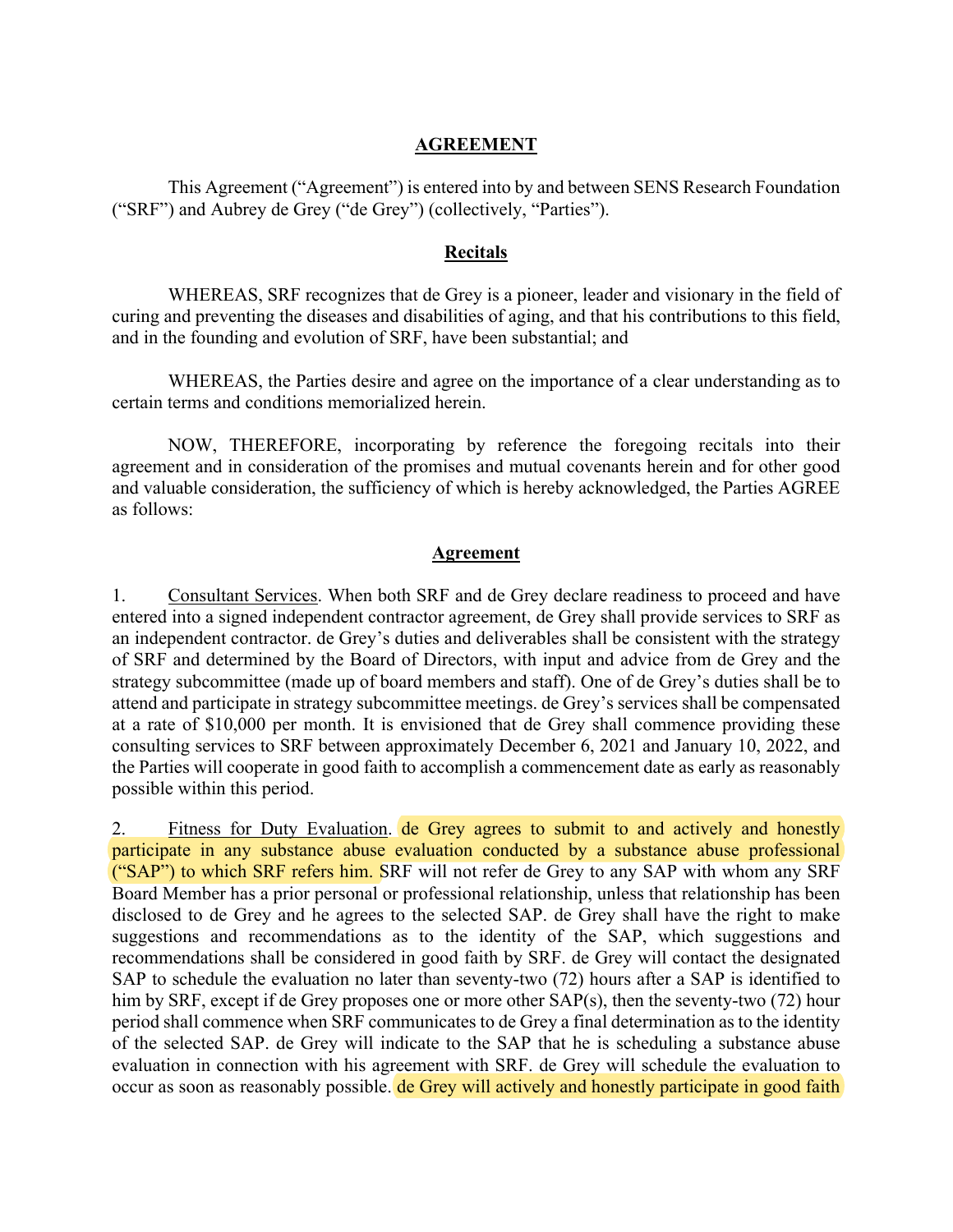in all aspects of the evaluation. SRF will pay for and cover expenses related to the substance abuse evaluation. SRF may seek coverage and payment from any applicable insurance providers.

3. Compliance With Recommendations. de Grey agrees to comply with any and all recommendations made by the SAP. Compliance with the SAP's recommendations may include, but is not limited to, the following:

- participating in and successfully completing any SAP-recommended education, counseling, rehabilitation and/or treatment and aftercare programs and providing proof acceptable to SRF of successful participation in and completion and full compliance with any such recommended treatment; and
- attending chemical dependency meetings such as Alcoholics Anonymous on a regular basis and, if requested, providing proof of attendance in a form acceptable to SRF.

de Grey agrees to complete recommended education, counseling, rehabilitation, treatment and after-care within the timelines identified by the SAP, program providers and/or by SRF in consultation with the SAP or program providers. Some portion of the costs and expenses relating to the recommended education, counseling, rehabilitation, treatment and/or after-care may be covered by applicable health insurance, but if and to the extent insurance does not cover all or part of such costs and expenses, SRF shall pay for or reimburse de Grey for these costs and expenses.

4. SRF Board Subcommittee. The SRF Board of Directors shall create a subcommittee to oversee and guide matters related to de Grey's fitness for duty obligations. The subcommittee shall be referred to herein as the "Fitness for Duty Subcommittee." The SRF Board of Directors may also charge the Fitness for Duty Subcommittee with oversight of matters related to de Grey's training, or the SRF Board of Directors may select a different board member or subcommittee for that purpose.

5. Authorization. By signing this Agreement, de Grey authorizes disclosure of any and all test results on tests requested or required by SRF and disclosure of this Agreement to the evaluating SAP and/or any providers working in conjunction with the SAP. de Grey agrees to complete any authorization and/or consent forms necessary for the members of the Fitness for Duty Subcommittee to communicate with the evaluating SAP and/or program providers to verify de Grey's compliance with this Agreement. Additionally, to the fullest extent permitted by law, de Grey authorizes the members of the Fitness for Duty Subcommittee to receive results on tests administered under this Agreement and/or requested or required by the SAP or providers, and to discuss de Grey's evaluation and care with the SAP and providers, and de Grey agrees to complete any forms necessary for the Fitness for Duty Subcommittee to do so. SRF agrees to have counsel or a human resources professional participate in live communications with the SAP. The Fitness for Duty Subcommittee shall use this information only for legitimate purposes related to the engagement of de Grey.

6. Training. The Parties agree and acknowledge the importance of training and education to the professional development of de Grey. Such training and education includes but is not limited to scientific matters related to curing and preventing the diseases and disabilities of aging, but also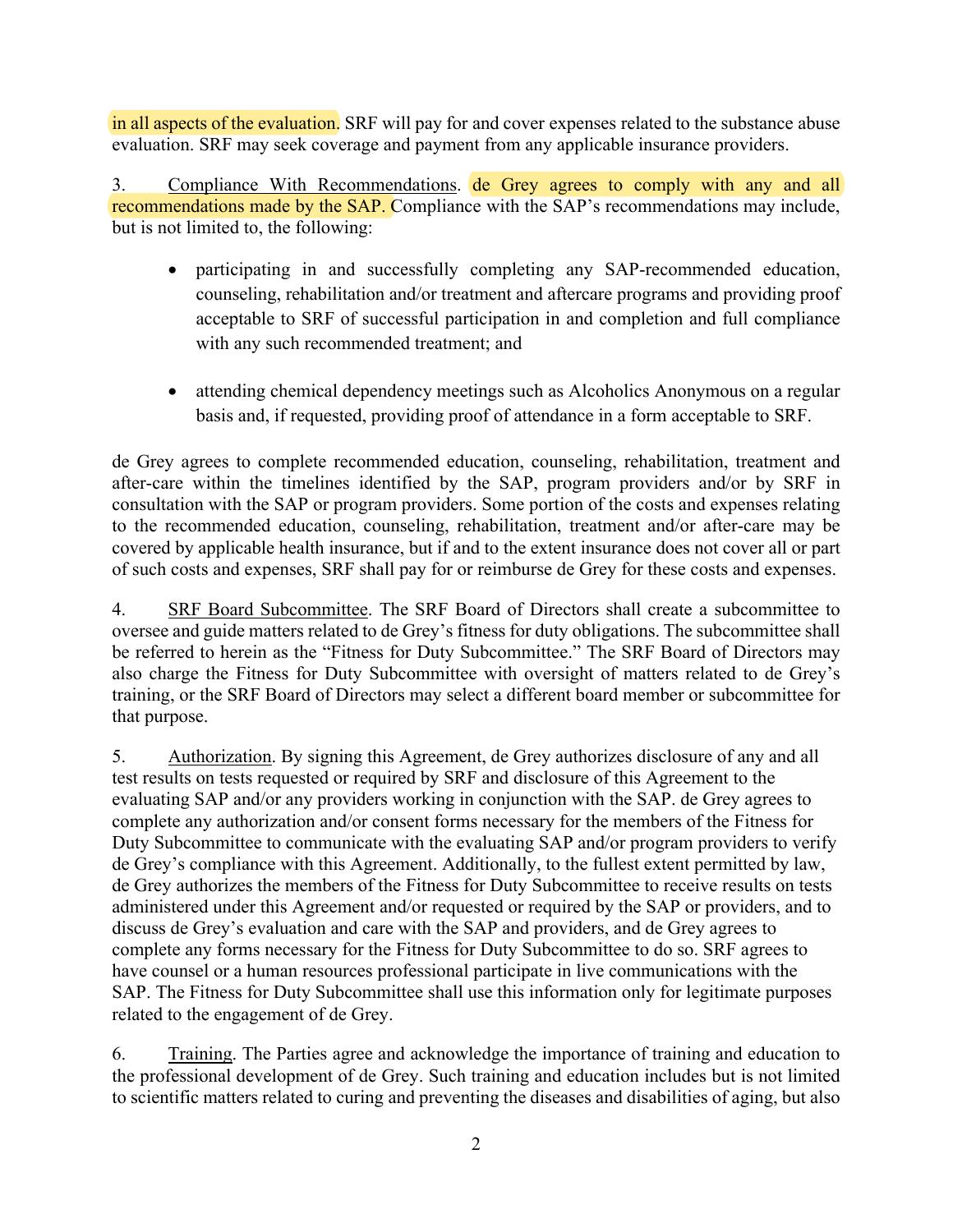includes (by way of example and not limitation) matters such as sensitivity, management, and workplace conduct training. Accordingly, a board member or subcommittee designated by the Board of Directors of SRF shall have the unfettered right to recommend to de Grey any training or educational program or course which this board member or subcommittee concludes will professionally benefit de Grey and/or SRF, and de Grey agrees to attend in good faith the recommended training or educational program(s) or course(s) at SRF's expense. This training obligation is an on-going obligation, and will continue if and when de Grey is engaged as an employee of SRF.

7. Public Relations. SRF and de Grey shall present a united front from a public relations and reputational perspective to repair damage caused during this past year, potentially including some public expression of remorse by de Grey in relation to his actions which were found as part of the third party investigations to be inappropriate, for the purpose of regaining trust from investors, stakeholders and the general public. de Grey shall cooperate in good faith with SRF (including staff, the Board of Directors, and SRF's outside vendors and advisors) on such matters. de Grey agrees to obtain specific approval from the SRF Board of Directors, or any subcommittee identified by the Board, prior to making any public statements, including but not limited to statements in any form of public (including social) media, regarding SRF. The scope of this prior approval obligation is to be interpreted broadly, and de Grey is strongly encouraged to seek approval if the contemplated public statement might relate even tangentially to SRF. If the SRF Board of Directors assigns and delegates this public relations work to a subcommittee, de Grey shall be given an opportunity to suggest who should be included on that subcommittee, and the Board shall consider in good faith any such suggestion(s). **SRF** agrees to give de Grey advance input into any public statements that SRF makes specifically about de Grey. During the period of the consultant relationship referenced above and any possible subsequent engagement of de Grey by SRF, SRF agrees that it will not make any public statement specifically referencing de Grey without de Grey's prior approval. For purposes of the prior sentence, public statements by SRF are those which expressly speak for SRF, such as press releases and statements on SRF's website.

8. Recordings. If de Grey has within his custody or control any audio and/or video recordings of communications with SRF Board Members, employees and/or consultants in which he did not have the express, knowing consent of all parties to the communication to make the recording, he will destroy all such recordings, including all copies, within three (3) days of entering into his Agreement. If de Grey has any audio and/or video recordings of communications with SRF Board Members, employees and/or consultants in which he claims to have the consent of all recorded individual(s) to make the recording, he shall identify each such recording to counsel for SRF within three (3) days of entering into this Agreement. de Grey agrees not to make or permit any recording, whether audio and/or video, of any SRF Board Member, employee and/or consultant at any time in the future unless de Grey has the express, knowing consent of every participant in the communication to do so.

9. Reengagement Conditioned Upon Compliance with Agreement. The Parties acknowledge and agree that de Grey may lose eligibility to be engaged in any capacity (including but not limited to employment) by SRF based on any: (i) failure to participate in good faith in any fitness for duty assessment described in this Agreement and/or failure to abide by the instructions and treatment recommendations of the SAP or any provider; (ii) failure to participate in good faith in any training or education program or course as directed pursuant to this Agreement; *(iii)* intentional, reckless,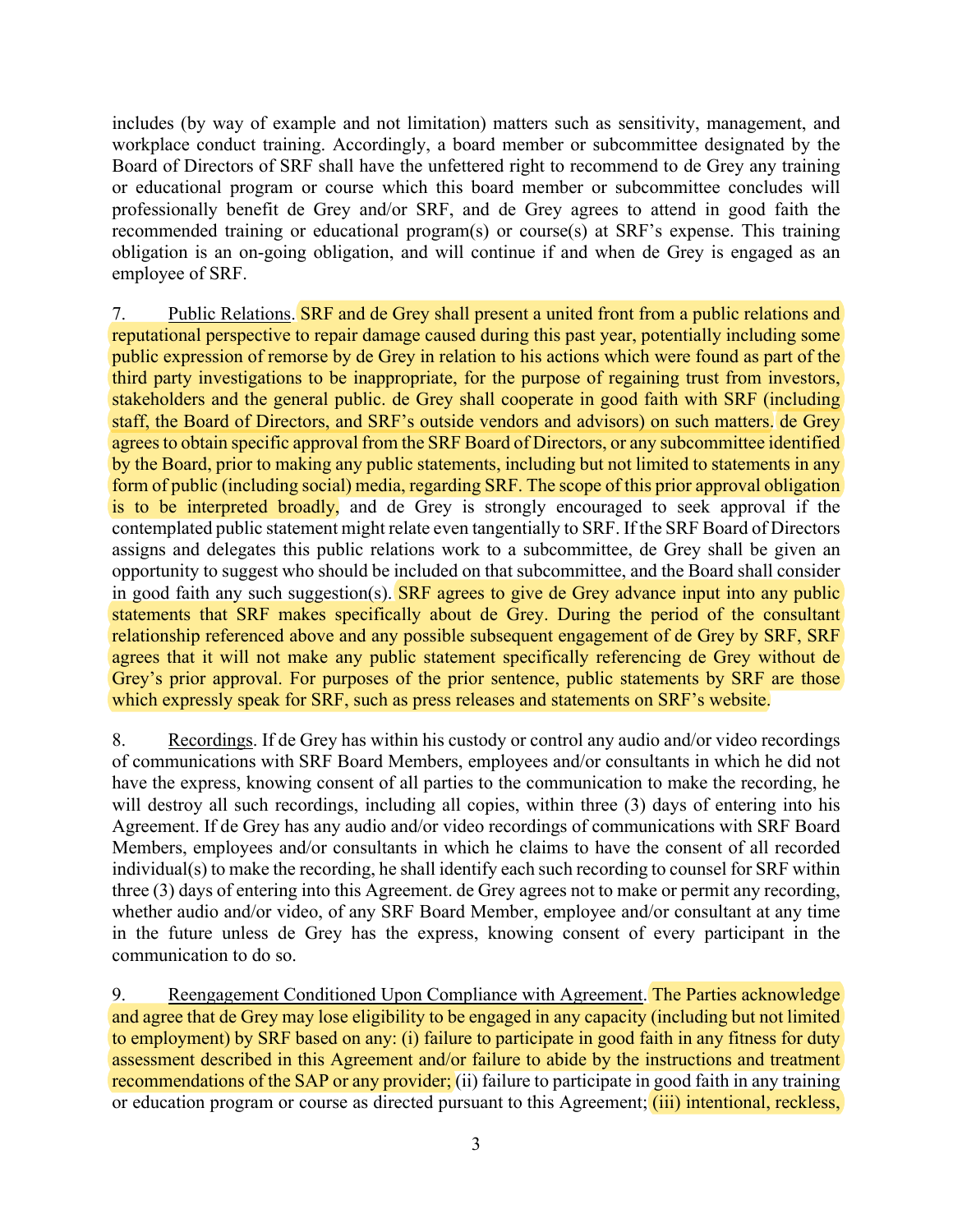knowing, or willfully negligent act or omission which causes harm, whether financial, reputational or otherwise, to SRF; and/or (iv) material breach of this Agreement. For the avoidance of doubt, the non-occurrence of any of the events described in subparts (i) through (iv), immediately above, does not mean de Grey will be re-engaged as an employee of SRF. If and when de Grey is made an employee of SRF, he shall be employed at-will.

10. Amendment and Waiver. This Agreement may be modified or amended only by way of a written instrument executed by de Grey and at least two-thirds of the members of the Board of Directors. No failure to exercise, and no delay in exercising, any right, power, or privilege under this Agreement shall operate as a waiver, nor shall any single or partial exercise of any right, power, or privilege hereunder preclude the exercise of any other right, power, or privilege. The rights and remedies of the Parties under this Agreement are in addition to all other rights and remedies, at law or equity, that they may have against each other.

11. Enforceability. Should any provision of this Agreement be determined by a forum of competent jurisdiction to be wholly or partially illegal, invalid or unenforceable, it shall be modified as minimally necessary to render it enforceable and consistent with the intent of the Parties, as that intent can be gleaned from the terms of this Agreement. If this cannot be done, then that provision shall be deemed not to be part of this Agreement and the legality, validity and enforceability of the remaining provisions shall not be affected and shall be enforced according to their terms.

12. Governing Law. This Agreement shall be governed by and construed in accordance with the laws of the State of California, without reference to its principles of conflicts of law.

13. Entire Agreement As To Matters Herein. This Agreement contains the entire understanding and agreement of the Parties with respect to its subject matter and supersedes all prior agreements and understandings (oral or written) between or among the Parties with respect to its subject matter.

**IN WITNESS WHEREOF, the Parties hereto have read, understand, and voluntarily agree to be bound by all of the terms in this Agreement:**

DATED: December 7th  $\frac{1}{2021}$  and  $\frac{1}{2021}$ 

AUBREY DE GREY

DATED: \_\_\_\_\_\_\_\_\_\_\_\_\_\_\_, 2021 SENS RESEARCH FOUNDATION December 8th

 $\frac{1}{2}$ BARBARA LOGAN CHAIR, BOARD OF DIRECTORS

 $\overline{\phantom{a}}$ 

LISA FABINY ACTING EXECUTIVE DIRECTOR